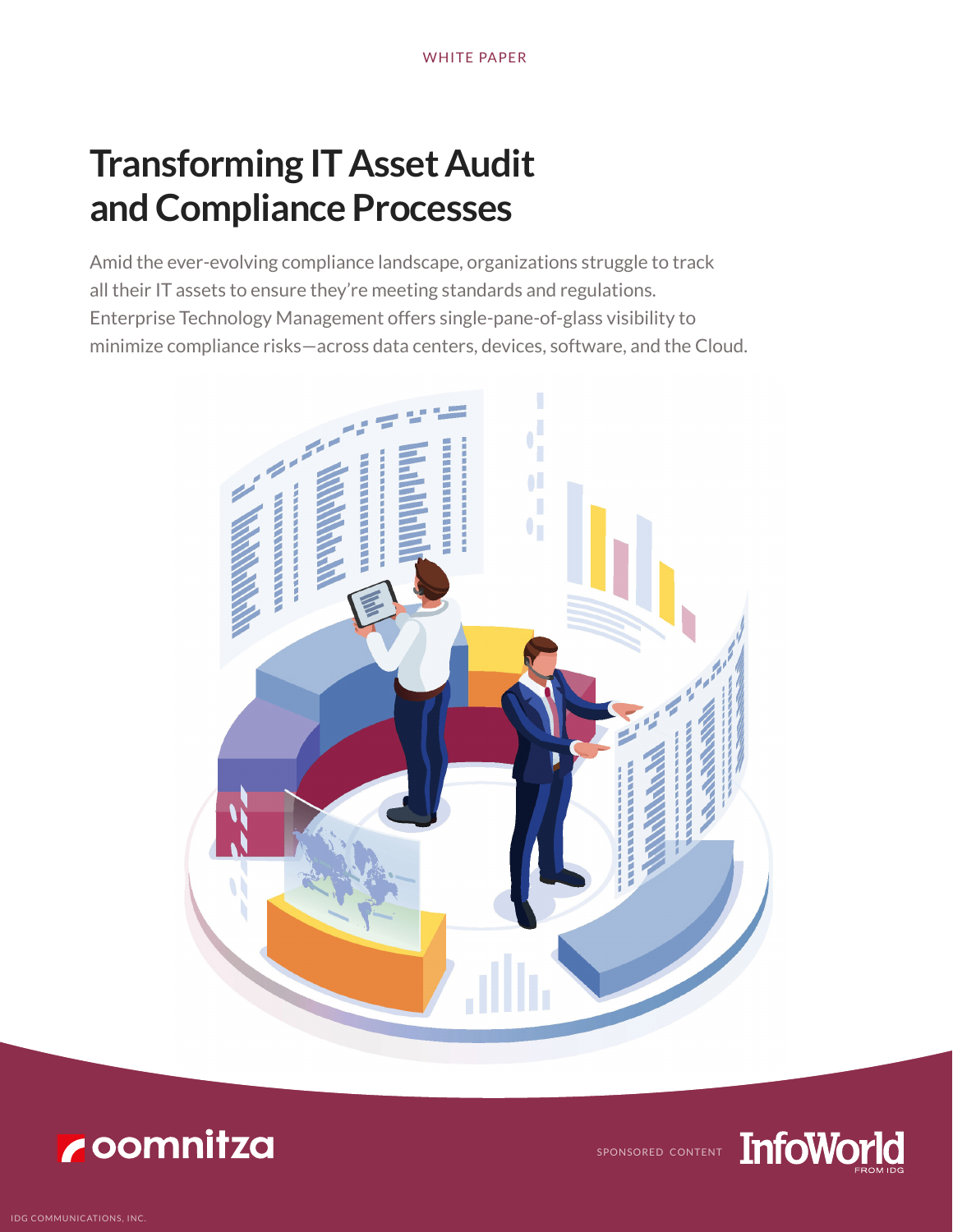Regulatory compliance and auditing continue to grow in complexity—as do the risks of noncompliance. Organizations face fines, penalties, reputational damage, and security breaches when software, devices, and data are in violation of standards and regulations.

Yet, as enterprises expand their digital estates, the challenges in gaining visibility into all IT assets throughout their life cycle become daunting. Enterprises need

granularity, certainty, and the ability to rapidly demonstrate compliance—no matter if the device or software is in the Cloud, data center, or a user's desktop.

 Enterprise Technology Management (ETM) enables businesses to gain greater oversight and control over audit and compliance. This, in turn, mitigates the risk of violations that can lead to multimillion-dollar fines and other penalties, as well as bad press and a tarnished brand image.

# **Compliance is Much More Than a Checklist**

At the heart of the problem is a simple fact: many organizations adopt a siloed and fractured approach to IT asset management. They often have limited visibility into systems, and they are unable to obtain a complete view of their assets, which exacerbates what are typically inefficient and error-prone—assets and data are typically misclassified or unaccounted for compliance risks and liabilities grow substantially.

Making matters worse, it's not uncommon for organizations to view compliance as a check-box exercise. When specific regulatory provisions map to specific actions and tasks rather than taking an enterprise-wide approach, gaps are created. What's more, because compliance is broadly and deeply intertwined with cybersecurity and asset management, an organization will most likely lack the information it needs to achieve a high level of compliance with standards and regulations.

There's also the backdrop of consumer privacy. Regulations including the European Union's General Data Protection Regulation (GDPR) and the California Consumer Privacy Act (CCPA) have introduced strict privacy requirements and made it possible for consumers to control how and where their data is used. This challenge will grow; numerous US states and countries are considering new or more stringent regulations.

Organizations need a more granular way to identify IT assets in order to adhere to various standards and regulations. For example, one regulation may require consumers to opt in and another may require them to opt out. At the same time, the right approach would enable enterprises to seamlessly stay current with varying—and often quickly changing—requirements.

 What's needed is a more holistic solution that orchestrates and manages compliance—while delivering a single view into all enterprise assets.

## **Critical compliance factors**

A disconnected, piecemeal approach to IT asset management runs the risk of missing critical compliance factors, including:

- **Knowing which devices are active**
- **Identifying which devices are unaccounted for and therefore represent risk**
- **Knowing who is logging in from questionable devices or locations**
- Determining whether software across the **enterprise is up to date and patched**
- Obtaining a complete inventory of Clouds, con**tainers, software-as-a-service (SaaS) applications and licenses**
- Identifying internet of things (IoT) devices and **sensors, which may use cryptic device identifiers**
- **Determining which employees haven't read and accepted various documents, acknowledgements, and policy agreements, or undergone required training**
- Keeping up with configurations. For example, **mergers and acquisitions activity can complicate audits as assets from merging enterprises may be configured differently or in separate systems altogether.**

# **Filling the Gaps in Today's Asset Management Landscape**

Achieving compliance improves when an organization can identify and monitor all IT assets from a central dashboard. This capability offers visibility into physical and virtual servers, Clouds and containers, SaaS and infrastructure as a service, desktop computers, tablets, IoT devices, and

industrial control systems. It offers a coordinated approach to IT asset management, rather than a siloed one.

An orchestrated IT asset management solution also makes it possible to detect when a computer that was supposed to be decommissioned has just logged into the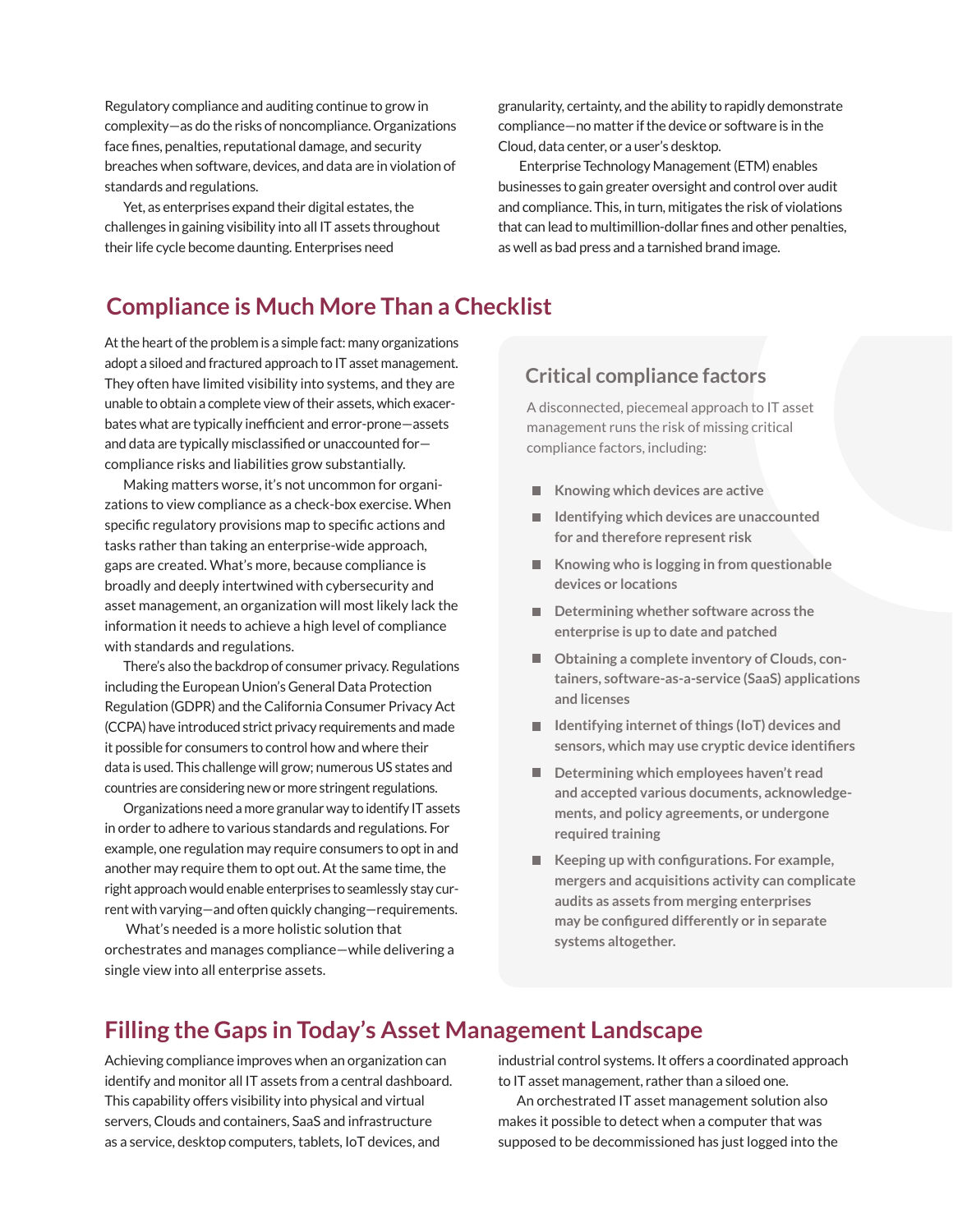network, and identify devices in special economic zones that require specific disposal protocols.

 Integrated management of IT assets can also identify logins and IP addresses spanning the entire organization and IT infrastructure. It finds devices, systems, licensing, users, and behaviors—and cross-references the data with various regulations such as HIPAA, Sarbanes-Oxley (SOX), GDPR or CCPA. This process delivers an accurate and realtime view of IT assets and spots situations that can lead to a violation, while knocking down data silos and moving beyond ad hoc point solutions.

Faster and more streamlined IT and SOC 2 audits also become possible with integrated asset management. An organization can see which assets are in use and detect what's not authorized. This includes shadow IT along with systems and devices that weren't authorized by the company. For example, an individual or line of business may have purchased and installed a SaaS app without IT's knowledge, thus putting control and governance at risk. Having this level of visibility streamlines audits—and can also help reconcile stolen or lost assets, or those not recovered after an employee left the organization.

## **A Next-generation Audit and Compliance Strategy**

A single source of truth for IT assets makes it possible to more efficiently and effectively achieve compliance and governance. An organization moves beyond simply cataloging assets, and understands what data resides on specific devices and systems, how this data interacts with various systems, where it goes outside the organization, and who has access

**Figure 1. Technology Management** 



to it. IT has the ability to automatically define appropriate workflows and protections for specific devices and the types of data they hold.

An Enterprise Technology Management (ETM) solution achieves all of this by scanning the entire network—even out to APIs residing in a supply chain—to discover and identify all IT assets. It connects previously fractured asset management tools that typically resided in separate and siloed systems, with multiple interfaces and conflicting rules and audit processes that can lead to gaps and breakdowns. This includes tools like traditional IT asset management, software asset management, mobile device management, unified endpoint management, and configuration management database.

Using highly configurable workflows, it's possible to establish governance and controls through sound audit and compliance practices. ETM also constantly monitors the network and reaches out to the edge to spot changes and identify potential problems before noncompliance becomes an issue.

ETM reduces the challenges that extend across systems, offices, and geographies. In the end, it puts an enterprise at the helm of all of its various and constantly changing assets and the sensitive data that continually moves around in them. This more advanced compliance solution ultimately locks down security and privacy controls—and data—to deliver audit and compliance capabilities that match today's business and IT needs. With a single pane of glass and realtime visibility, it's possible to identify vulnerabilities and catch potential violations through real-time alerts.

# **Oomnitza and ETM**

Oomnitza is pioneering the ETM space while revolutionizing audit and compliance tasks. It eliminates silos and fragmentation while delivering visibility into sensitive data that must be tracked, audited, and managed effectively. With a broad and deep view into the enterprise—and out to business partners—an organization can construct an audit

and compliance framework designed for today's world with the flexibility and scalability to accommodate ongoing and sometimes abrupt changes.

Companies across multiple industry sectors have already embraced Oomnitza's software-as-a-service ETM offering, and are realizing a variety of cost-reduction,